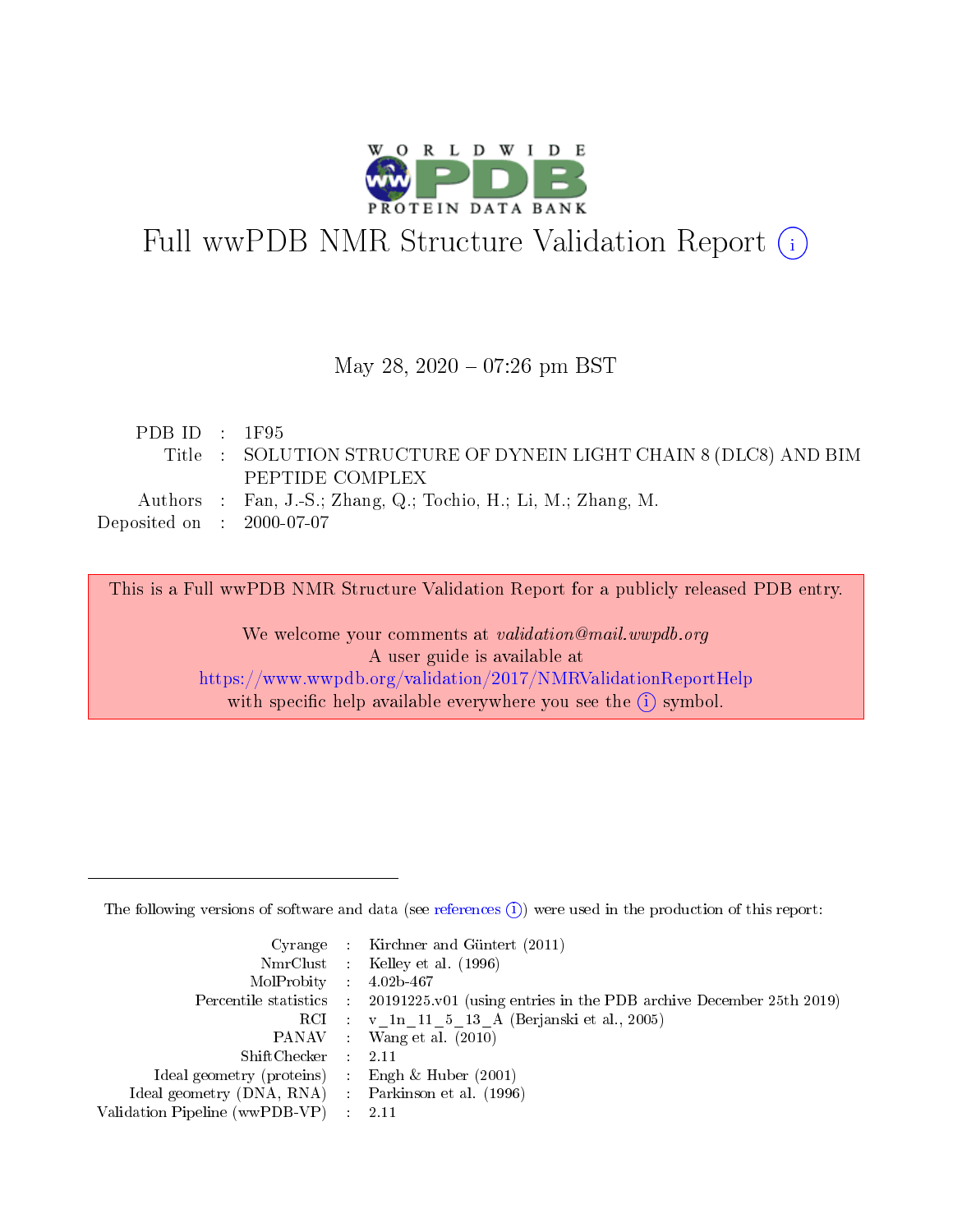## 1 [O](https://www.wwpdb.org/validation/2017/NMRValidationReportHelp#overall_quality)verall quality at a glance (i)

The following experimental techniques were used to determine the structure: SOLUTION NMR

The overall completeness of chemical shifts assignment was not calculated.

Percentile scores (ranging between 0-100) for global validation metrics of the entry are shown in the following graphic. The table shows the number of entries on which the scores are based.



Sidechain outliers 154315 11428

The table below summarises the geometric issues observed across the polymeric chains and their fit to the experimental data. The red, orange, yellow and green segments indicate the fraction of residues that contain outliers for  $>=$  3, 2, 1 and 0 types of geometric quality criteria. A cyan segment indicates the fraction of residues that are not part of the well-defined cores, and a grey segment represents the fraction of residues that are not modelled. The numeric value for each fraction is indicated below the corresponding segment, with a dot representing fractions  $\epsilon = 5\%$ 

| $\bf{Mol}$ |   | $\boxed{\text{Chain}}$ Length | Quality of chain |     |  |
|------------|---|-------------------------------|------------------|-----|--|
|            | А | 89                            | 53%              | 45% |  |
|            | В | 89                            | 48%              | 49% |  |
| ച          |   | 9                             | 78%              | 22% |  |
|            |   |                               | 89%              | 11% |  |

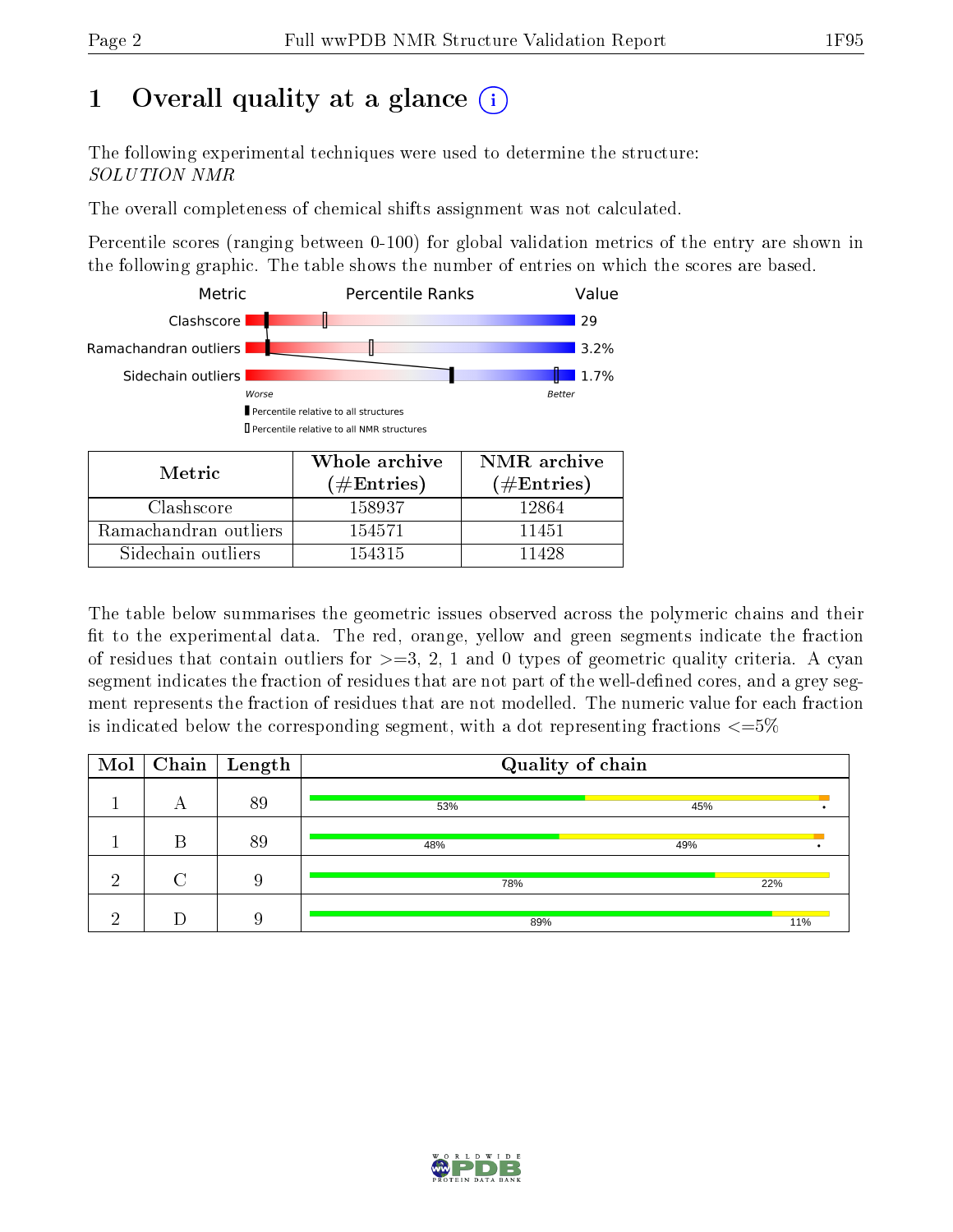## 2 Ensemble composition and analysis  $(i)$

This entry contains 1 models. Identification of well-defined residues and clustering analysis are not possible.

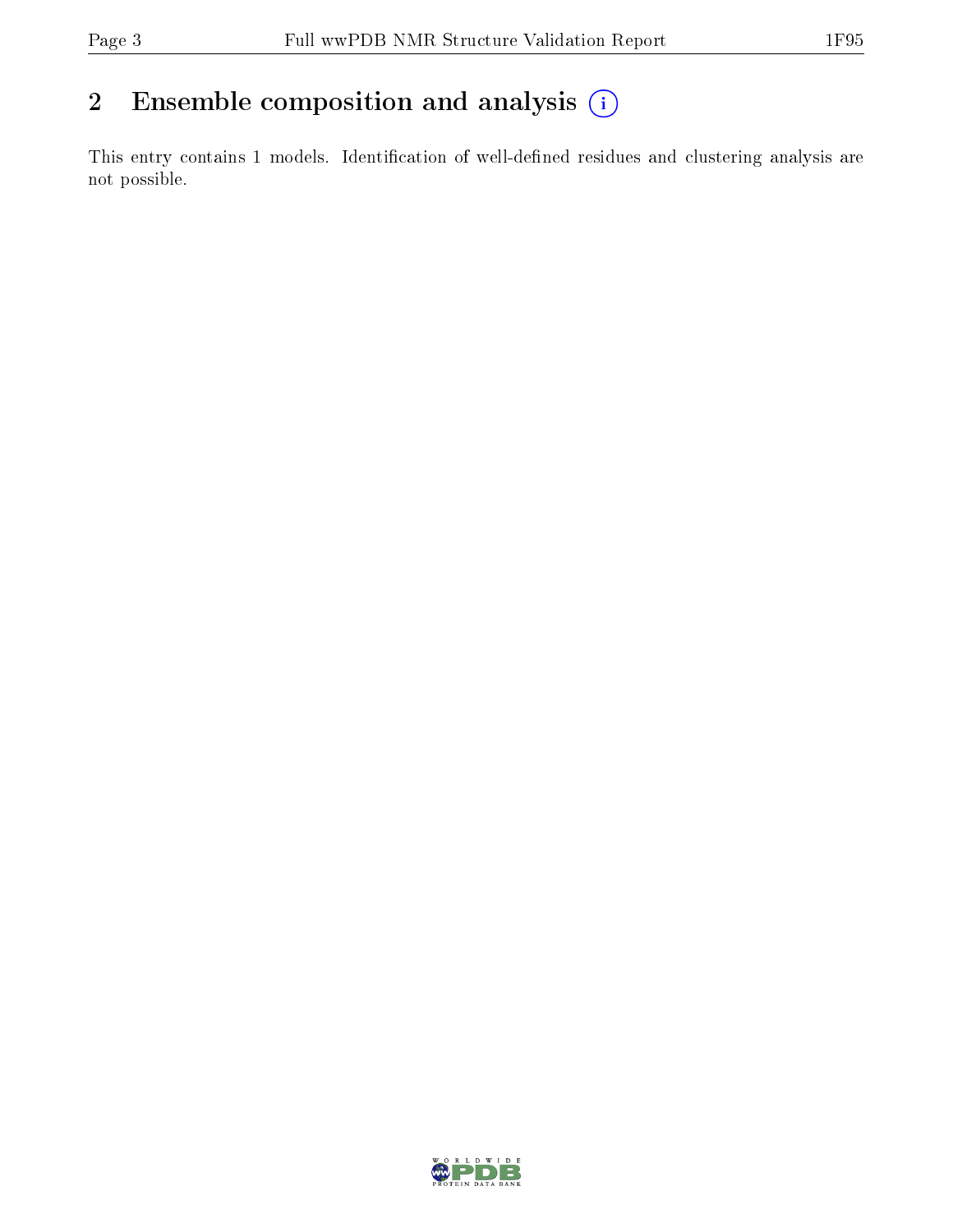## 3 Entry composition (i)

There are 2 unique types of molecules in this entry. The entry contains 3156 atoms, of which 1566 are hydrogens and 0 are deuteriums.

Molecule 1 is a protein called DYNEIN.

| Mol | Chain   Residues |                 | Atoms |  |                   |  | $\operatorname{Trace}$ |
|-----|------------------|-----------------|-------|--|-------------------|--|------------------------|
|     |                  | Total C H N O S |       |  |                   |  |                        |
|     | 89               | 1446            |       |  | 465 718 122 135 6 |  |                        |
|     | 89               | Total C H N O   |       |  |                   |  |                        |
|     |                  | 1446            |       |  | 465 718 122 135   |  |                        |

Molecule 2 is a protein called BCL2-LIKE 11 (APOPTOSIS FACILITATOR).

|  | $Mol$   Chain   Residues |                   | Atoms |  |  |  | Trace |
|--|--------------------------|-------------------|-------|--|--|--|-------|
|  |                          | Total C H N O S   |       |  |  |  |       |
|  |                          | 132 37 65 11 17 2 |       |  |  |  |       |
|  |                          | Total C H N O S   |       |  |  |  |       |
|  |                          | 132 37 65 11 17 2 |       |  |  |  |       |

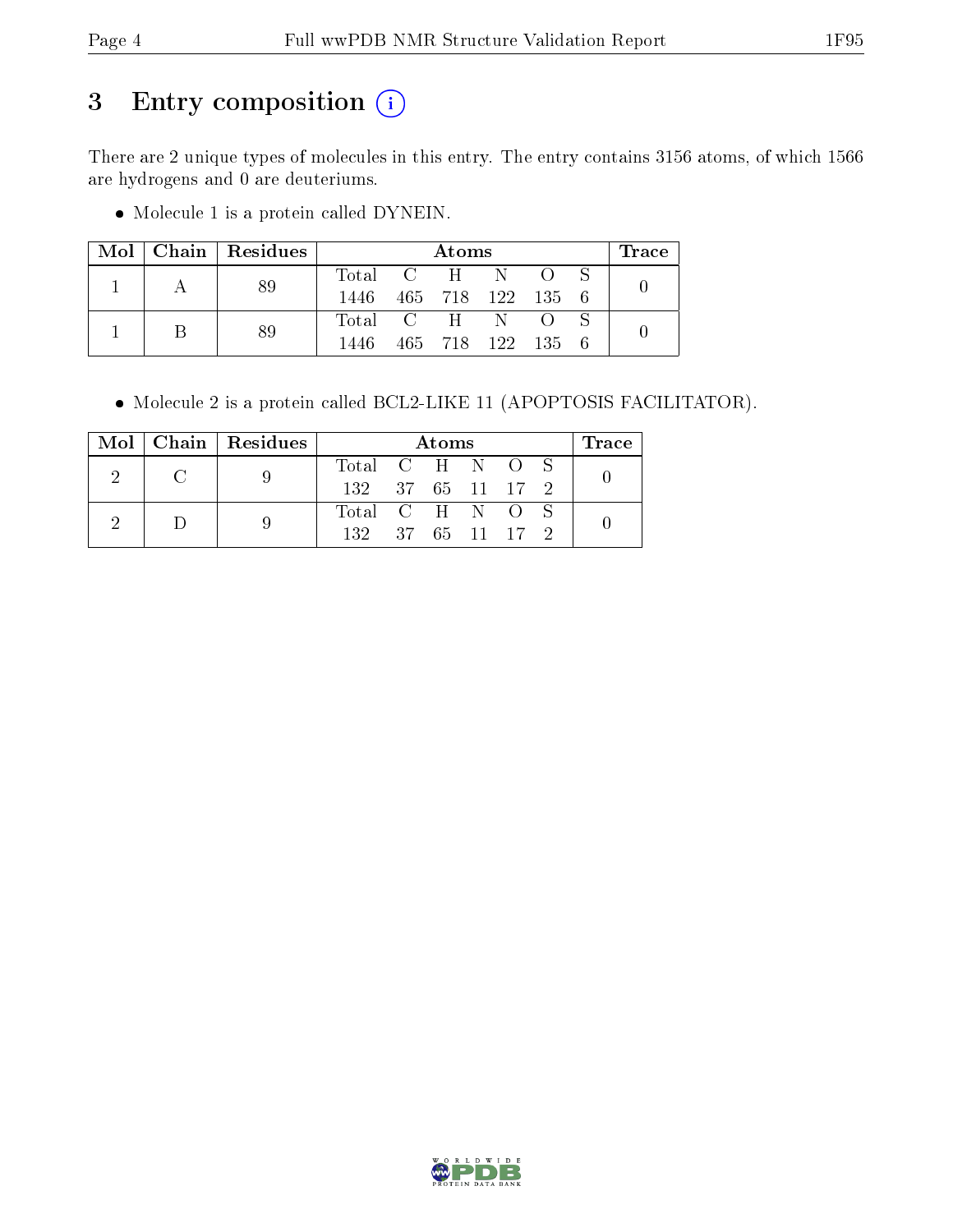## 4 Residue-property plots  $\binom{1}{1}$

These plots are provided for all protein, RNA and DNA chains in the entry. The first graphic is the same as shown in the summary in section 1 of this report. The second graphic shows the sequence where residues are colour-coded according to the number of geometric quality criteria for which they contain at least one outlier: green  $= 0$ , yellow  $= 1$ , orange  $= 2$  and red  $= 3$  or more. Stretches of 2 or more consecutive residues without any outliers are shown as green connectors. Residues which are classified as ill-defined in the NMR ensemble, are shown in cyan with an underline colour-coded according to the previous scheme. Residues which were present in the experimental sample, but not modelled in the final structure are shown in grey.



• Molecule 1: DYNEIN

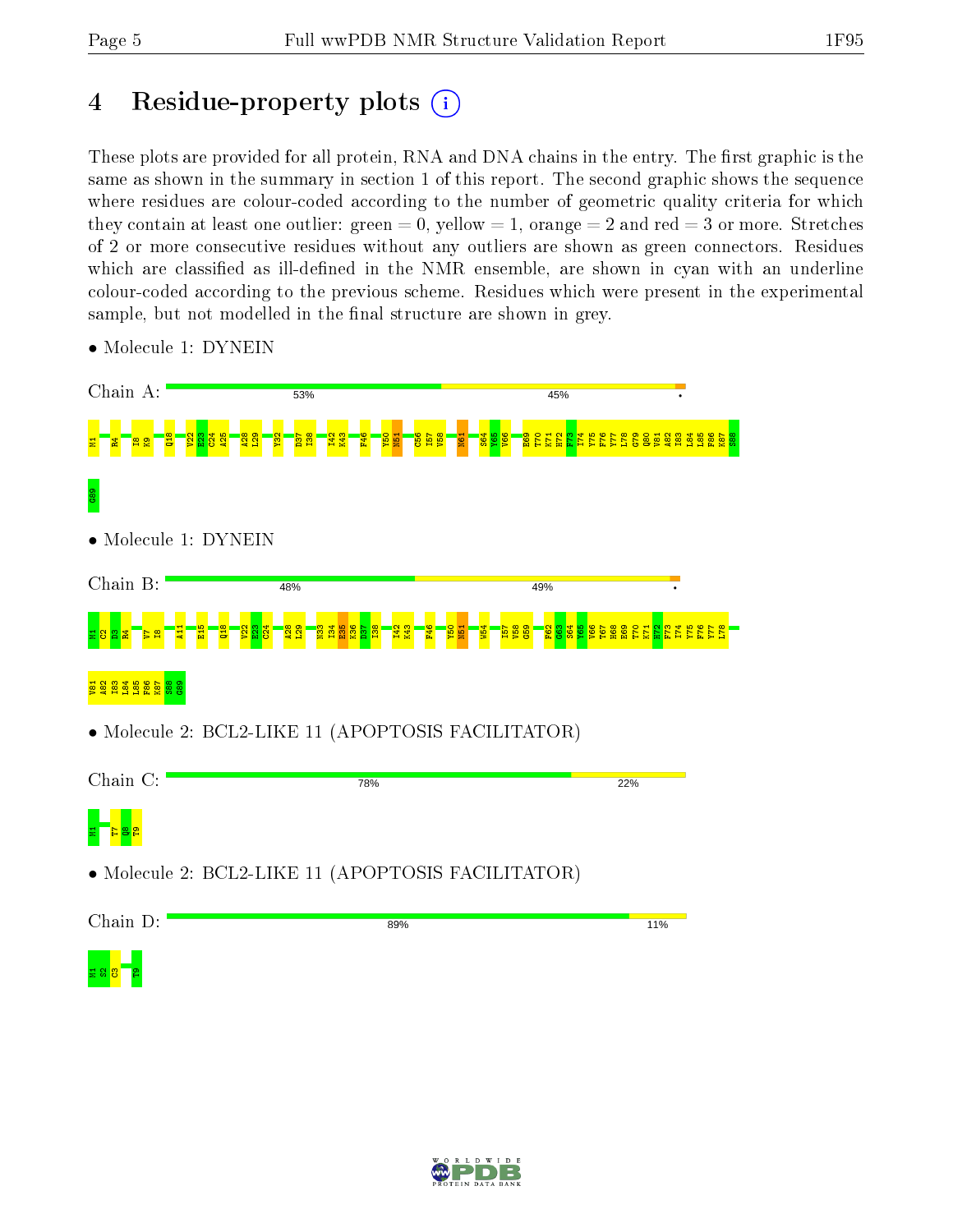## 5 Refinement protocol and experimental data overview  $(i)$

The models were refined using the following method: torsion angle dynamics.

Of the 200 calculated structures, 1 were deposited, based on the following criterion: structures with the lowest energy.

The following table shows the software used for structure solution, optimisation and refinement.

| Software name   Classification |                          | Version |
|--------------------------------|--------------------------|---------|
| $X-PLOR$                       | structure solution   3.8 |         |
| UN 5                           | refinement               |         |

No chemical shift data was provided. No validations of the models with respect to experimental NMR restraints is performed at this time.

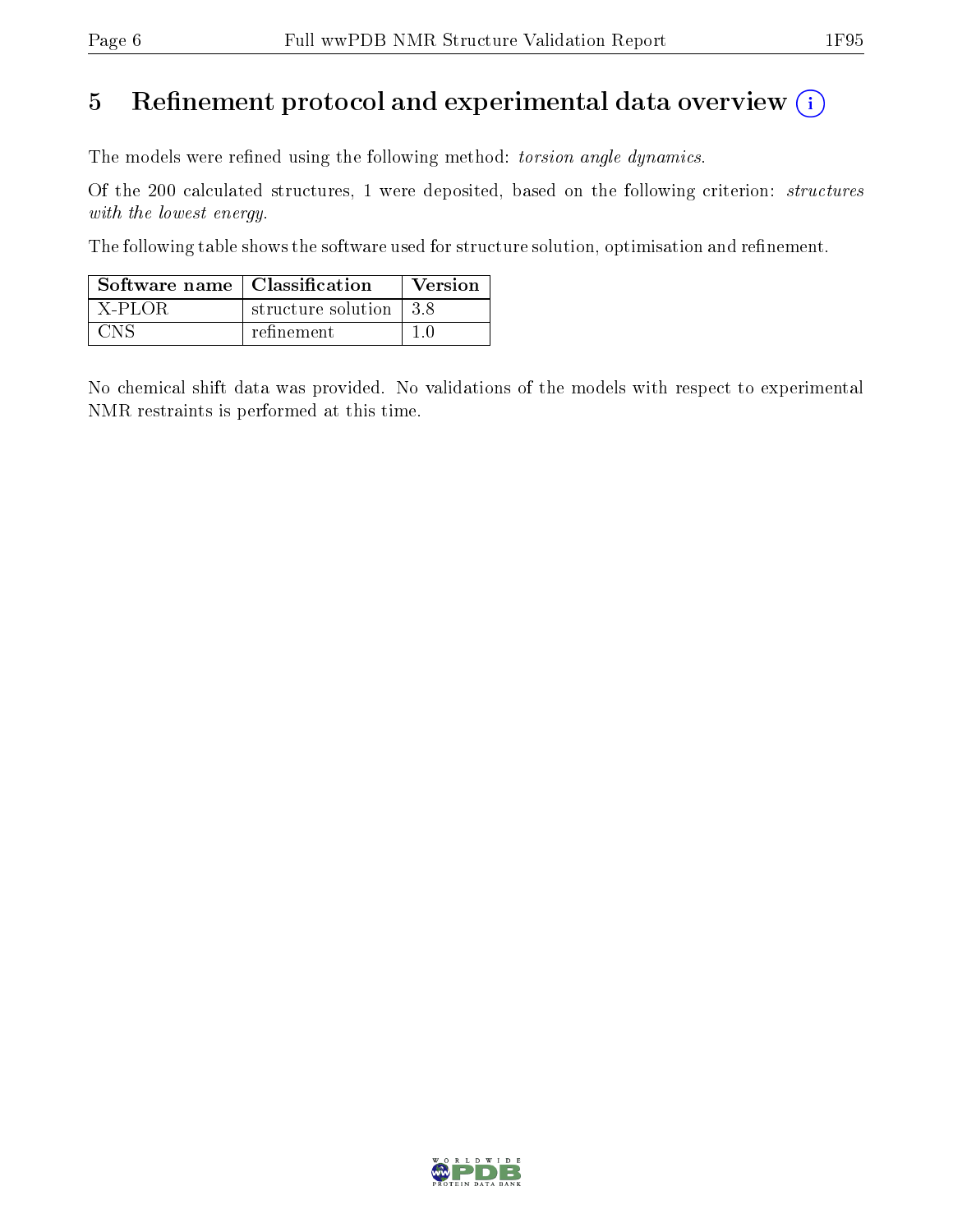## 6 Model quality  $(i)$

## 6.1 Standard geometry  $(i)$

There are no covalent bond-length or bond-angle outliers.

There are no bond-length outliers.

There are no bond-angle outliers.

There are no chirality outliers.

There are no planarity outliers.

## 6.2 Too-close contacts  $(i)$

In the following table, the Non-H and H(model) columns list the number of non-hydrogen atoms and hydrogen atoms in each chain respectively. The H(added) column lists the number of hydrogen atoms added and optimized by MolProbity. The Clashes column lists the number of clashes averaged over the ensemble.

| Mol | Chain |      | Non-H $\mid$ H(model) | H(added) | Clashes |
|-----|-------|------|-----------------------|----------|---------|
|     |       | 728  | 718                   | 714      |         |
|     |       | 728  | 718                   | 714      |         |
| റ   |       | 67   | 65                    | 65       |         |
| റ   |       | 67   | 65                    | 65       |         |
|     |       | 1590 | 1566                  | 1558     |         |

The all-atom clashscore is defined as the number of clashes found per 1000 atoms (including hydrogen atoms). The all-atom clashscore for this structure is 29.

All clashes are listed below, sorted by their clash magnitude.

| $\rm{Atom\text{-}1}$ | Atom-2           | $\overline{\text{Clash}}(\text{A})$ | Distance(A) |
|----------------------|------------------|-------------------------------------|-------------|
| 1: A:84:LEU:HD22     | 2:C:7:THR:HG21   | 1.06                                | 1.25        |
| 1: A:78:LEU:O        | 1: A:81:VAL:HG22 | 0.81                                | 1.74        |
| 1:B:29:LEU:CD2       | 1:B:38:ILE:HD13  | 0.77                                | 2.09        |
| 1: B:66: VAL:HG21    | 1:B:86:PHE:CE2   | 0.76                                | 2.15        |
| 1:B:18:GLN:HB2       | 1:B:74:ILE:HD12  | 0.72                                | 1.62        |
| 1:A:84:LEU:CD2       | 2:C:7:THR:HG21   | 0.71                                | 2.10        |
| 1: A:64:SER:HB3      | 1:B:57:ILE:HG23  | 0.70                                | 1.60        |
| 1:A:ARG:NH1          | 1:A:29:LEU:HD13  | 0.69                                | 2.02        |
| 1:B:82:ALA:C         | 1:B:83:ILE:HD12  | 0.69                                | 2.08        |
| 1:A:18:GLN:HB2       | 1:A:74:ILE:HD12  | 0.68                                | 1.66        |
| 1:B:29:LEU:HD23      | 1:B:38:ILE:HD13  | 0.67                                | 1.67        |
| 1: A:66: VAL:HG21    | 1: A:86:PHE:CZ   | 0.65                                | 2.26        |

Continued on next page...

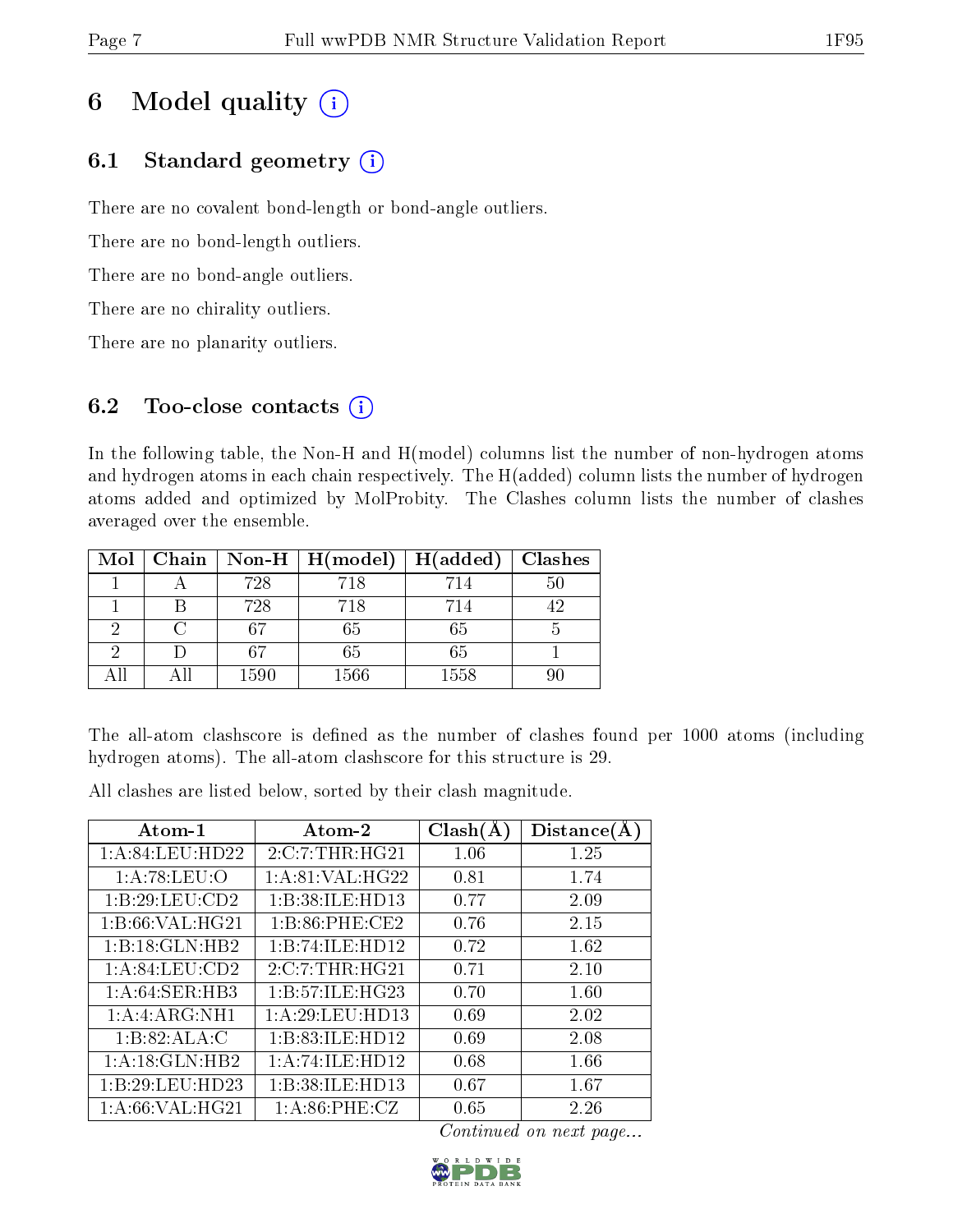| Atom-1                | Atom-2             | $Clash(\AA)$ | Distance(A) |
|-----------------------|--------------------|--------------|-------------|
| 1: A:57: ILE:N        | 1:A:57:ILE:HD12    | 0.65         | 2.07        |
| $1: A:46:$ PHE:CE2    | 1: A:85:LEU:HD21   | 0.65         | 2.27        |
| 1: A:56:CYS:C         | 1:A:57:ILE:HD12    | 0.64         | 2.14        |
| 1: A:57: ILE: HG23    | 1:B:64:SER:HB3     | 0.62         | 1.70        |
| 1:B:83:ILE:HD12       | 1:B:83:ILE:N       | 0.61         | 2.11        |
| 1: A:29:LEU:HD11      | 1: A:83: ILE: HD11 | 0.57         | 1.75        |
| 1:B:18:GLN:CB         | 1:B:74:ILE:HDI2    | 0.56         | 2.28        |
| 1: A:29:LEU:HD12      | 1: A:78: LEU: HD23 | 0.56         | 1.77        |
| 1: A:70:THR:HG22      | 1: A: 71: LYS: HG3 | 0.55         | 1.78        |
| 1:A:25:ALA:HB1        | 1: A:83: ILE: HD13 | 0.54         | 1.77        |
| 1:B:70:THR:HG22       | 1:B:71:LYS:HG3     | 0.53         | 1.81        |
| 1: B:67:THR:HG23      | 2:D:3:CYS:C        | 0.53         | 2.23        |
| 1: A:9: LYS: HA       | 1: A:9: LYS: HE2   | 0.53         | 1.79        |
| 1: A:61: ASN: HA      | 2:C:9:THR:HG21     | 0.52         | 1.82        |
| 1: A:29:LEU:HD23      | 1: A:38: ILE: HG13 | 0.52         | 1.81        |
| 1:B:35:GLU:HG3        | 1: B:58: VAL:HG12  | 0.52         | 1.82        |
| 1: A:8: ILE: HD12     | 1: A:8: ILE:N      | 0.51         | 2.19        |
| 1:B:66:VAL:HG21       | 1:B:86:PHE:CZ      | 0.50         | 2.42        |
| 1:A:18:GLN:CB         | 1:A:74:ILE:HD12    | 0.50         | 2.34        |
| 1: A:46:PHE:CD2       | 1: A:50:TYR:CD2    | 0.49         | 3.00        |
| 1: A:75:TYR:OH        | 1: A:82: ALA:HB1   | 0.49         | 2.07        |
| 1: B: 24: CYS:O       | 1:B:28:ALA:HB2     | 0.49         | 2.07        |
| 1:B:33:ASN:O          | 1:B:34:ILE:HD13    | 0.49         | 2.08        |
| 1:B:35:GLU:HG2        | 1:B:59:GLY:HA2     | 0.49         | 1.84        |
| 1:B:24:CYS:SG         | 1:B:42:ILE:HG23    | 0.49         | 2.48        |
| 1:A:ARG:HH11          | 1:A:29:LEU:HD13    | 0.49         | 1.65        |
| 1: A:50: TYR:O        | 1: A:51: ASN:HB2   | 0.49         | 2.08        |
| 1:A:25:ALA:HA         | 1:A:42:ILE:HD11    | 0.49         | 1.84        |
| $1: A:46:$ PHE: $CD2$ | 1: A:85:LEU:HD21   | 0.49         | 2.42        |
| 1:B:68:HIS:HB2        | 1: B:87: LYS:O     | 0.48         | 2.08        |
| 1:B:4:ARG:HG2         | 1:B:78:LEU:HD11    | 0.48         | 1.85        |
| 1:A:22:VAL:HA         | 1: A:76:PHE: CZ    | 0.48         | 2.43        |
| 1:B:22:VAL:HA         | 1:B:76:PHE:CZ      | 0.48         | 2.44        |
| 1:B:81:VAL:HG22       | 1:B:82:ALA:N       | 0.47         | 2.24        |
| 1: A:46: PHE:CD2      | 1: A:50:TYR:CE2    | 0.47         | 3.03        |
| 1: B: 35: GLU: CG     | 1: B:58: VAL:O     | 0.47         | 2.63        |
| $1: A:46:$ PHE:CE2    | 1: A:85:LEU:CD2    | 0.46         | 2.99        |
| 1:B:8:ILE:HA          | 1:B:76:PHE:CB      | 0.46         | 2.40        |
| 1:A:84:LEU:HD22       | 2:C:7:THR:CG2      | 0.46         | 2.17        |
| 1: B:35: GLU:N        | 1:B:35:GLU:OE1     | 0.46         | 2.48        |
| 1: B:50: TYR:O        | 1:B:51:ASN:HB2     | 0.46         | 2.11        |
| 1:B:46:PHE:CE2        | 1:B:85:LEU:CD2     | 0.46         | 2.98        |

Continued from previous page...

Continued on next page...

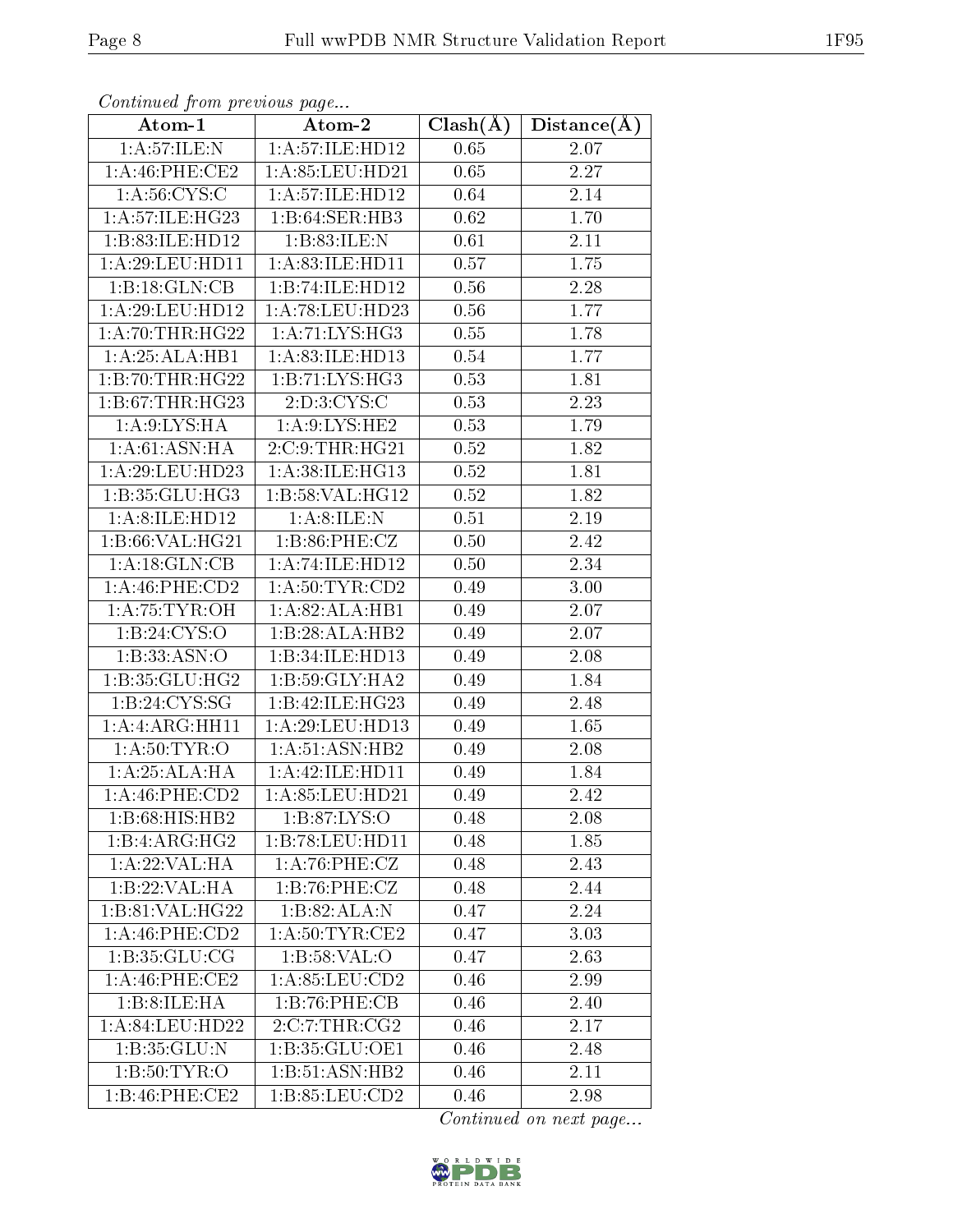| Atom-1                      | $\bold{Atom\text{-}2}$      | $Clash(\AA)$      | Distance(A)       |
|-----------------------------|-----------------------------|-------------------|-------------------|
| 1:B:11:ALA:HB2              | 1:B:74:ILE:HG13             | 0.46              | 1.87              |
| 1: B:86: PHE:CD1            | 1: B:86: PHE:O              | 0.45              | 2.70              |
| 1: A:1: MET:CE              | 1: A:1: MET:HA              | 0.45              | 2.42              |
| 1: A:57: ILE: HD13          | 1:A:84:LEU:HD23             | 0.45              | 1.89              |
| 1:B:43:LYS:HG3              | 1:B:54:TRP:O                | 0.44              | 2.12              |
| 1: A:58: VAL:HA             | 1:A:82:ALA:O                | 0.44              | 2.12              |
| 1: A:32:TYR:CD2             | 1: A:37:ASP:HB3             | 0.44              | 2.47              |
| 1: B:81: VAL:CG2            | 1:B:82:ALA:N                | 0.44              | 2.80              |
| 1: A:57: ILE:N              | 1: A: 57: ILE: CD1          | 0.44              | 2.78              |
| 1:B:29:LEU:HD23             | 1:B:38:ILE:CD1              | 0.44              | 2.41              |
| 1: A:9: LYS: HG3            | 1: A:77:TYR:CE2             | 0.43              | 2.47              |
| 1:A:82:ALA:HB2              | 2:C:9:THR:HG22              | 0.43              | 1.90              |
| 1: A:24: CYS:O              | 1:A:28:ALA:HB2              | 0.43              | $\overline{2.13}$ |
| 1:A:79:GLY:O                | 1: A:80: GLN:HB2            | 0.43              | 2.14              |
| 1: A:50: TYR:O              | 1: A:51: ASN:CB             | 0.43              | 2.66              |
| 1:B:62:PHE:CD1              | 1:B:62:PHE:O                | 0.43              | 2.72              |
| 1:B:34:ILE:HG22             | 1:B:36:LYS:HG2              | 0.43              | 1.90              |
| 1:A:43:LYS:HD3              | 1: A:43: LYS: C             | 0.43              | 2.34              |
| 1: B:75:TYR:CG              | 1:B:84:LEU:HD13             | 0.43              | 2.48              |
| 1: B:83: ILE: CD1           | 1:B:83:ILE:N                | 0.43              | 2.80              |
| 1: A:32:TYR:N               | 1: A:32:TYR:CD1             | 0.42              | 2.87              |
| 1:B:73:PHE:CD1              | 1:B:74:ILE:N                | 0.42              | 2.87              |
| 1:B:62:PHE:CD1              | 1: B:62: PHE: C             | 0.42              | 2.92              |
| 1:A:72:HIS:CD2              | 1:A:87:LYS:HD3              | 0.42              | 2.50              |
| $1:$ A:75:TYR:HD2           | 1:A:84:LEU:HD13             | 0.42              | 1.75              |
| 1:B:46:PHE:HB3              | 1:B:54:TRP:CD2              | 0.42              | 2.49              |
| 1:B:77:TYR:HD1              | $1:B:82:A\overline{LA:HB2}$ | 0.41              | 1.75              |
| 1:A:66:VAL:HG21             | 1:A:86:PHE:CE2              | 0.41              | 2.49              |
| 1:A:8:ILE:CD1               | 1: A:8: ILE:N               | 0.41              | 2.83              |
| 1:B:33:ASN:O                | 1:B:34:ILE:CD1              | 0.41              | 2.69              |
| 1:A:75:TYR:HH               | 1: A:77:TYR:HE1             | 0.41              | 1.58              |
| $1:B:46:PHE:\overline{CD2}$ | 1:B:85:LEU:HD21             | $0.\overline{41}$ | 2.50              |
| 1: A:1: MET:HE3             | 1: A: 1: MET: HA            | 0.40              | 1.92              |
| 1: A:24:CYS:SG              | 1:A:42:ILE:HG23             | 0.40              | 2.57              |
| 1: A:66: VAL:CG2            | $1: A:86:$ PHE:CE2          | 0.40              | 3.04              |
| 1:B:46:PHE:CD1              | 1:B:50:TYR:CD2              | 0.40              | 3.09              |

Continued from previous page...

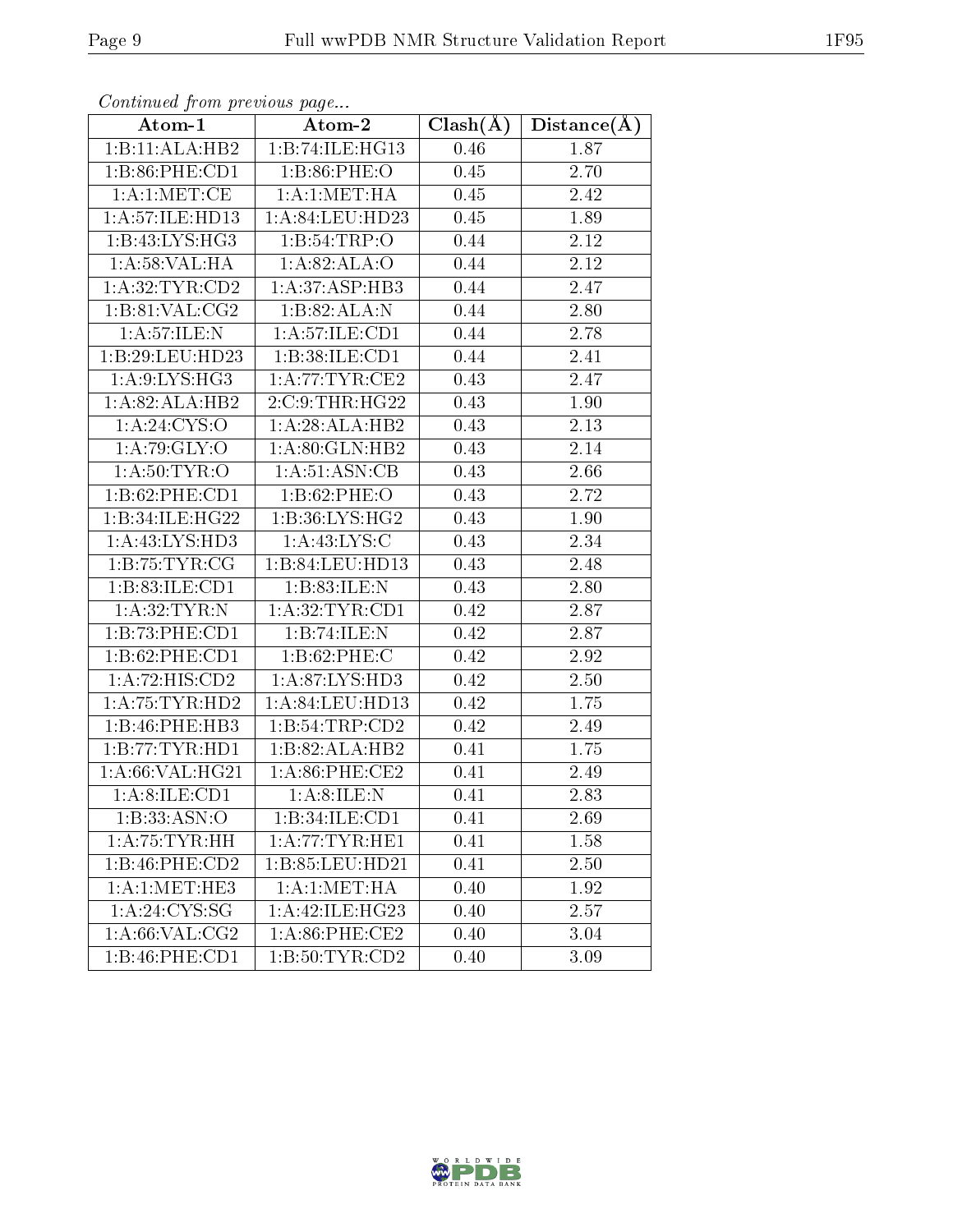## 6.3 Torsion angles (i)

### 6.3.1 Protein backbone  $(i)$

In the following table, the Percentiles column shows the percent Ramachandran outliers of the chain as a percentile score with respect to all PDB entries followed by that with respect to all NMR entries. The Analysed column shows the number of residues for which the backbone conformation was analysed and the total number of residues.

| Mol            | Chain   | Analysed        | Favoured        | Allowed        | Outliers | Percentiles     |
|----------------|---------|-----------------|-----------------|----------------|----------|-----------------|
|                | А       | 87/89 (98%)     | 71 (82%)        | 14 (16%)       | $2(2\%)$ | 48<br>$\vert 9$ |
|                | B       | 87/89 (98%)     | 71 (82%)        | $12(14\%)$     | 4(5%)    | 27              |
| $\overline{2}$ | $\rm C$ | $7/9$ $(78%)$   | 4(57%)          | $3(43\%)$      | $0(0\%)$ | 100<br>100      |
| $\overline{2}$ | D       | $7/9$ (78%)     | 5(71%)          | $2(29\%)$      | $0(0\%)$ | 100             |
| All            | All     | $188/196(96\%)$ | $(80\%)$<br>151 | $(16\%)$<br>31 | 6(3%)    | 38              |

All 6 Ramachandran outliers are listed below. They are sorted by the frequency of occurrence in the ensemble.

| Mol | Chain | Res | Type       |
|-----|-------|-----|------------|
|     |       | 2   | <b>CYS</b> |
|     |       | 51  | <b>ASN</b> |
|     |       | 69  | <b>GLU</b> |
|     |       |     | VAL        |
|     |       | 69  | <b>GLU</b> |
|     |       | 51  | <b>ASN</b> |

#### 6.3.2 Protein sidechains  $(i)$

In the following table, the Percentiles column shows the percent sidechain outliers of the chain as a percentile score with respect to all PDB entries followed by that with respect to all NMR entries. The Analysed column shows the number of residues for which the sidechain conformation was analysed and the total number of residues.

| Mol                         | Chain         | Analysed          | Rotameric  | Outliers | Percentiles |         |
|-----------------------------|---------------|-------------------|------------|----------|-------------|---------|
|                             | А             | $78/78$ $(100\%)$ | 77 (99%)   | $1(1\%)$ | 70          | 96      |
|                             | Β             | $78/78$ $(100\%)$ | 76 (97%)   | 2(3%)    | 49          | 91      |
| $\mathcal{D}_{\mathcal{L}}$ | $\mathcal{C}$ | $9/9(100\%)$      | $9(100\%)$ | $0(0\%)$ | 100         | 100     |
| $\mathcal{D}_{\mathcal{L}}$ | Ð             | $9/9(100\%)$      | $9(100\%)$ | $0(0\%)$ | 100         | $100\,$ |
| All                         | All           | $174/174(100\%)$  | 171 (98%)  | $3(2\%)$ | 62          | 94      |

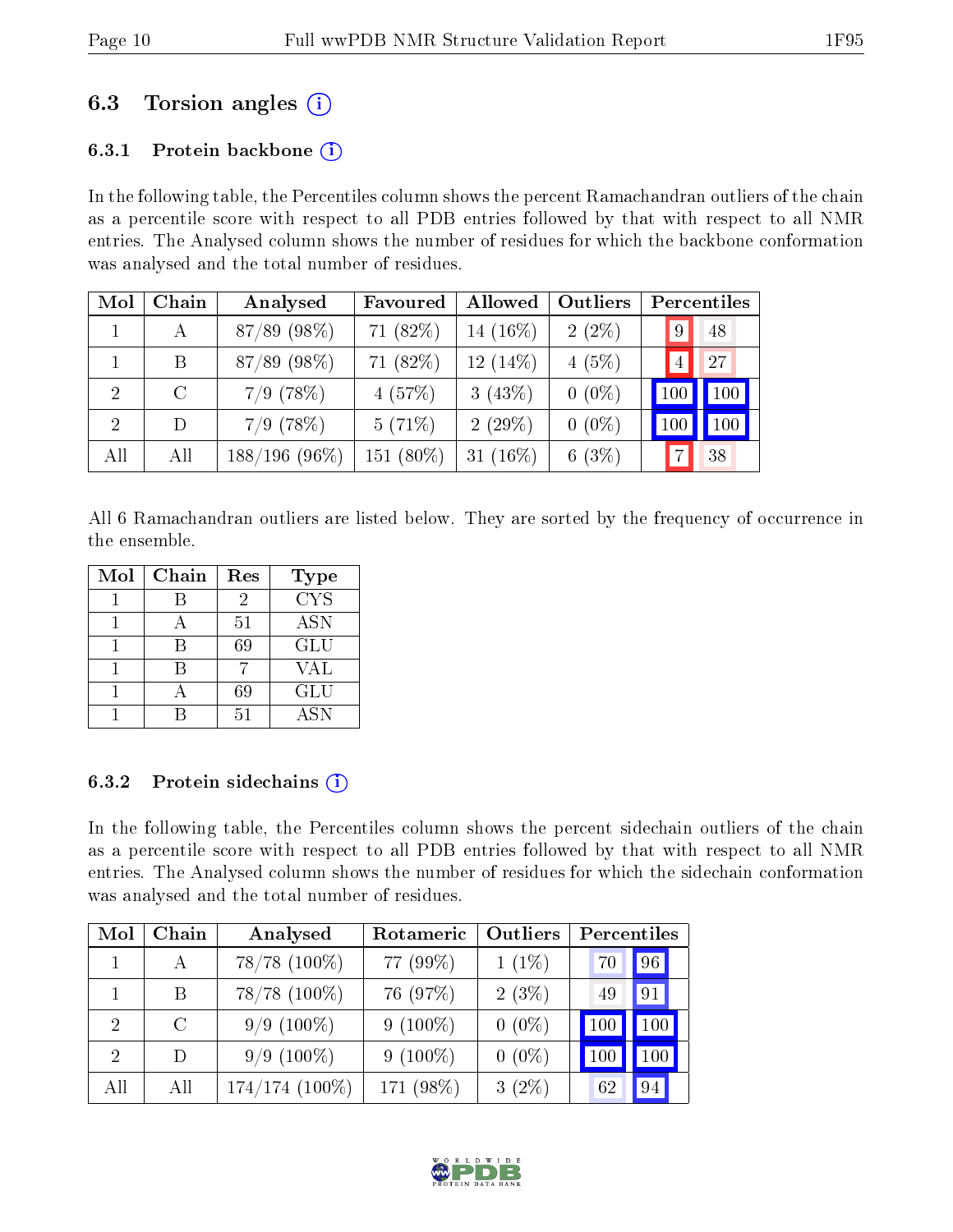All 3 residues with a non-rotameric sidechain are listed below. They are sorted by the frequency of occurrence in the ensemble.

| Mol | Chain | Res | Type   |
|-----|-------|-----|--------|
|     |       | 35  | GLI.   |
|     |       |     |        |
|     |       | 15  | 64 F.T |

#### 6.3.3 RNA (i)

There are no RNA molecules in this entry.

### 6.4 Non-standard residues in protein, DNA, RNA chains  $(i)$

There are no non-standard protein/DNA/RNA residues in this entry.

### 6.5 Carbohydrates  $(i)$

There are no carbohydrates in this entry.

### 6.6 Ligand geometry (i)

There are no ligands in this entry.

### 6.7 [O](https://www.wwpdb.org/validation/2017/NMRValidationReportHelp#nonstandard_residues_and_ligands)ther polymers (i)

There are no such molecules in this entry.

#### 6.8 Polymer linkage issues (i)

There are no chain breaks in this entry.